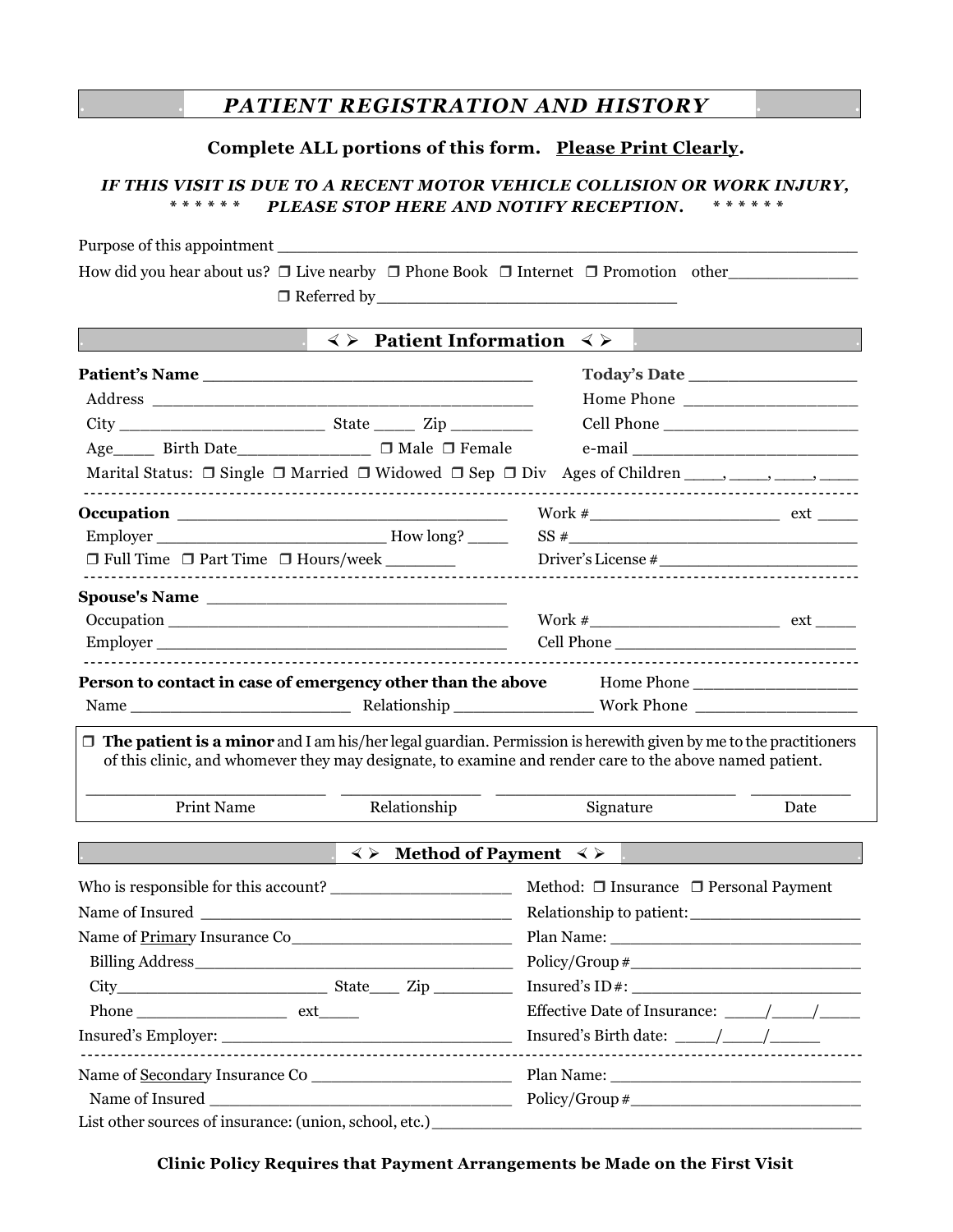## **List your health concerns in order of importance:** Please draw in areas of complaint.

| Complaint                                                                                                                                                                                                                                        | Rate Severity 1 to 10 Date of Most<br>At Best - At Worst Recent Onset |                                                  |
|--------------------------------------------------------------------------------------------------------------------------------------------------------------------------------------------------------------------------------------------------|-----------------------------------------------------------------------|--------------------------------------------------|
|                                                                                                                                                                                                                                                  |                                                                       |                                                  |
| 2)<br>to the contract of the contract of the contract of the contract of the contract of the contract of the contract of the contract of the contract of the contract of the contract of the contract of the contract of the contrac             |                                                                       |                                                  |
| 3 <sup>)</sup><br>to the contract of the contract of the contract of the contract of the contract of the contract of the contract of the contract of the contract of the contract of the contract of the contract of the contract of the contrac |                                                                       |                                                  |
| $\overline{\phantom{a}}$ to                                                                                                                                                                                                                      |                                                                       | the control of the control of the control of the |

#### **History of primary complaint**:

Describe what **#1** is like (sharp, dull, shooting, tingling, numb, etc.):

 \_\_\_\_\_\_\_\_\_\_\_\_\_\_\_\_\_\_\_\_\_\_\_\_\_\_\_\_\_\_\_\_\_\_\_\_\_\_\_\_\_\_\_\_\_\_\_\_\_ Did this result from a  $\Box$  recent or  $\Box$  previous injury or trauma?  $\Box$  Y  $\Box$  N If yes, what occurred?

If **no**, how do you think this came about? \_\_\_\_\_\_\_\_\_\_\_\_\_\_\_\_\_\_\_\_\_\_\_\_

|                                                          | Have you had this or a similar problem before? $\Box Y \Box N$ If yes, when was the very first time?                             |                                                                                                                     |
|----------------------------------------------------------|----------------------------------------------------------------------------------------------------------------------------------|---------------------------------------------------------------------------------------------------------------------|
|                                                          | Is this condition getting worse? $\Box$ Yes $\Box$ No $\Box$ Staying the same $\Box$ Comes and goes Worse in $\Box$ AM $\Box$ PM |                                                                                                                     |
|                                                          |                                                                                                                                  |                                                                                                                     |
|                                                          |                                                                                                                                  |                                                                                                                     |
|                                                          | What percent of the time does it bother? _____ % How long does it last at a given time? ____________                             |                                                                                                                     |
|                                                          | Does it affect your: $\Box$ Work $\Box$ Sleep $\Box$ Daily Routine $\Box$ Relationships $\Box$ Recreation Other                  |                                                                                                                     |
|                                                          |                                                                                                                                  |                                                                                                                     |
|                                                          | Have you been treated by another for this condition? □ Yes □ No Date Last Treated _________________                              |                                                                                                                     |
|                                                          |                                                                                                                                  |                                                                                                                     |
|                                                          | What was done? $\Box$ Medication $\Box$ Surgery $\Box$ Chiropractic $\Box$ Physical Therapy Other                                |                                                                                                                     |
|                                                          |                                                                                                                                  |                                                                                                                     |
|                                                          | Is there any family history of this? $\Box$ Mother $\Box$ Father $\Box$ Sister $\Box$ Brother $\Box$ Children $\Box$ Grandparent |                                                                                                                     |
| <b>Activities and Lifestyle:</b>                         |                                                                                                                                  |                                                                                                                     |
|                                                          |                                                                                                                                  |                                                                                                                     |
|                                                          | Regular exercise: $\Box$ None $\Box$ Light $\Box$ Moderate $\Box$ Heavy $\Box$ times weekly                                      |                                                                                                                     |
|                                                          |                                                                                                                                  | Rest: Do you wake up refreshed? □ Yes □ No In what sleep position do you typically wake up? □ Back □ Side □ Stomach |
|                                                          |                                                                                                                                  |                                                                                                                     |
|                                                          | Alcohol consumption: □ Never □ Not for ______ years □ ______drinks per day/week                                                  |                                                                                                                     |
|                                                          | Tobacco consumption: $\Box$ Never $\Box$ Not for ____years $\Box$ ___packs per day For how long?                                 |                                                                                                                     |
|                                                          | Do you consume microwaved food or beverages? □ Yes □ No How many bowel movements each day?                                       |                                                                                                                     |
|                                                          |                                                                                                                                  |                                                                                                                     |
|                                                          |                                                                                                                                  |                                                                                                                     |
|                                                          |                                                                                                                                  |                                                                                                                     |
| <b>Current medications</b> (including non-prescription): |                                                                                                                                  |                                                                                                                     |
| Name of Medication                                       | Reason for taking                                                                                                                | When you began taking                                                                                               |
|                                                          |                                                                                                                                  |                                                                                                                     |
|                                                          |                                                                                                                                  |                                                                                                                     |
| <b>Past Injuries and Surgeries:</b>                      | Description                                                                                                                      | Dates                                                                                                               |
|                                                          |                                                                                                                                  |                                                                                                                     |
|                                                          |                                                                                                                                  |                                                                                                                     |
|                                                          |                                                                                                                                  |                                                                                                                     |
|                                                          |                                                                                                                                  |                                                                                                                     |
| Surgeries                                                |                                                                                                                                  |                                                                                                                     |

Do not just circle or "X" areas.